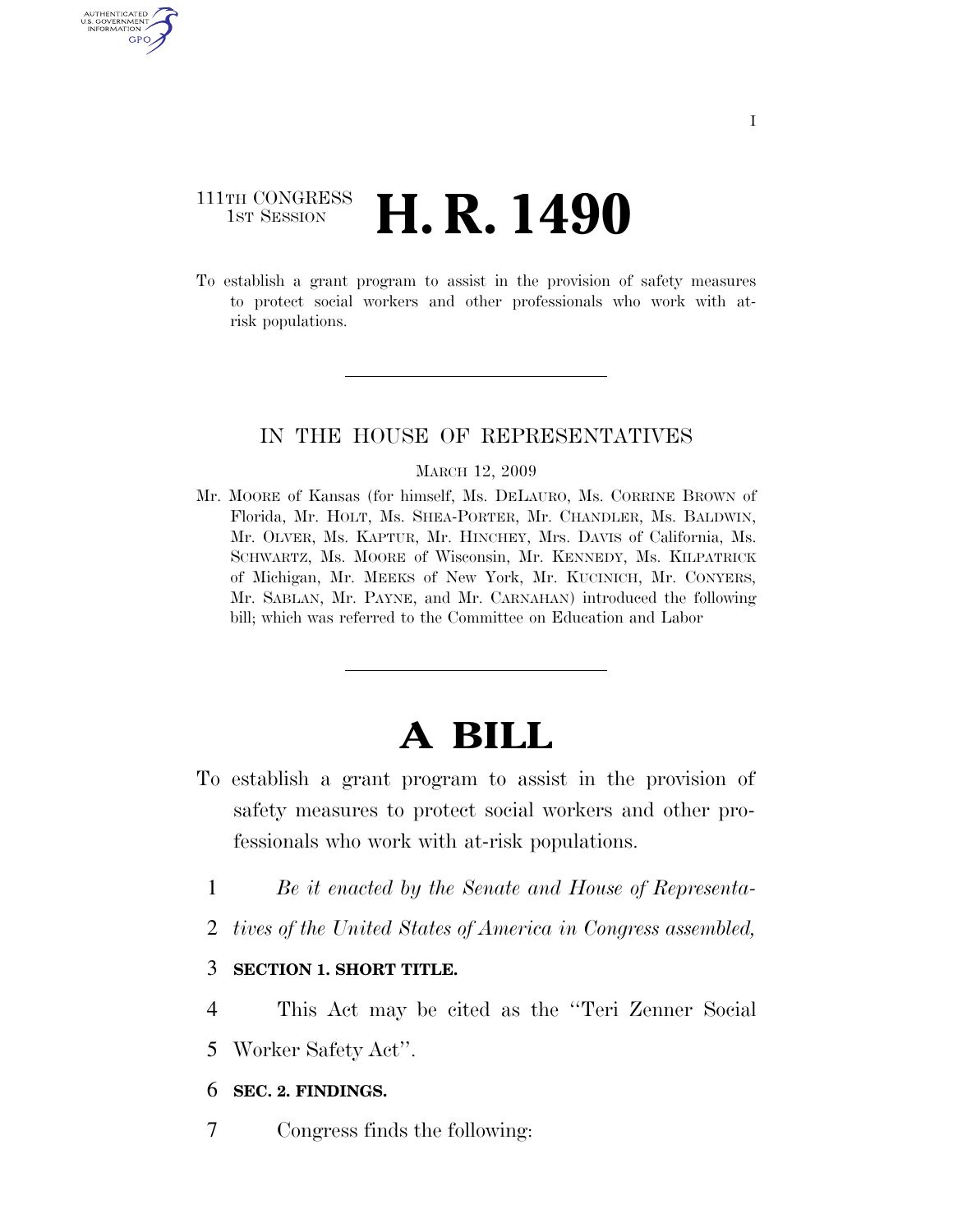(1) According to the Occupational Safety and Health Administration, some 2 million American workers are victims of job-related violence each year. (2) On August 17, 2004, Teri Zenner, a social worker and case manager with Johnson County Mental Health Center, was stabbed and killed dur- ing a routine, in-home visit with a client. (3) Based on OSHA's most recently published ''Guidelines for Preventing Workplace Violence for Health Care & Social Service Workers'', 48 percent of all non-fatal injuries from occupational assaults

 and violent acts occurred in the fields of health care and social services.

 (4) A major study by the American Federation of State, County, and Municipal Employees, found that 70 percent of front-line child welfare workers had been victims of violence or threats in the line of duty. A review of the 585 exit interviews found that 90 percent of former child welfare workers experi- enced verbal threats, 30 percent experienced physical attacks, and 13 percent had been threatened with weapons.

 (5) Based on 2000 Bureau of Labor Statistics findings, social service workers in the public sector, including social workers and case workers, are ap-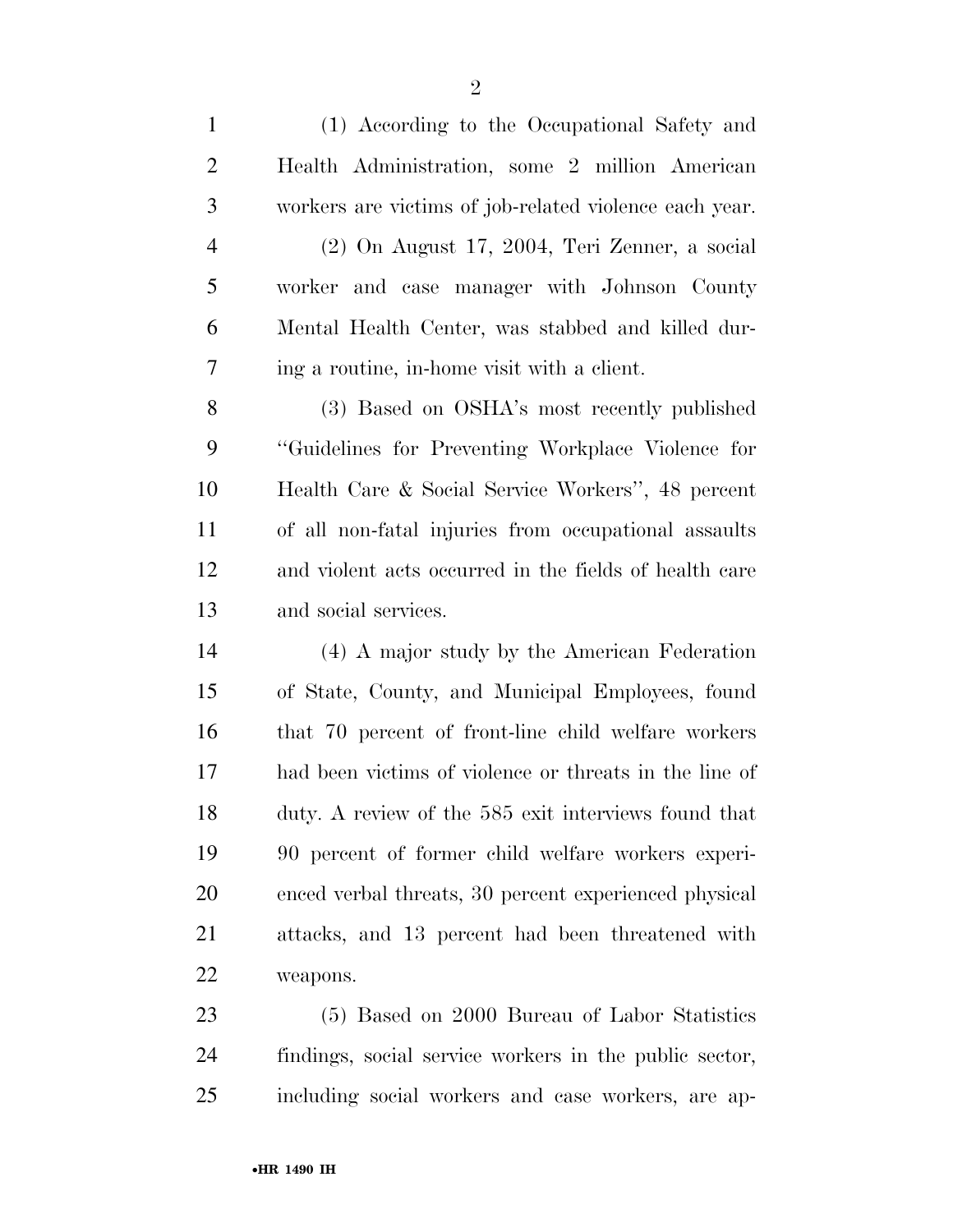proximately 7 times more likely to be the victims of violent assaults while at work than are workers in the private sector.

 (6) States such as California, New Jersey, and Washington, and the National Association of Social Workers, have all developed various safety programs with safety guidelines for social workers and case workers to follow while in the course of their employ-ment.

 (7) Social workers and case workers elevate service to others above self-interest, and draw on their knowledge, values and skills to help people in need and to address social problems. Job-related vio- lence against social workers and case workers affects these hard-working and dedicated individuals, their families, their clients, and their communities throughout the United States.

 (8) There is a need to increase public awareness and understanding of job-related violence in the field of social services and to meet the needs of social workers and case workers in preventing such vio- lence. Although not every incident of job-related vio- lence can be prevented, many can, and the severity of injuries sustained by social workers and case workers can be reduced.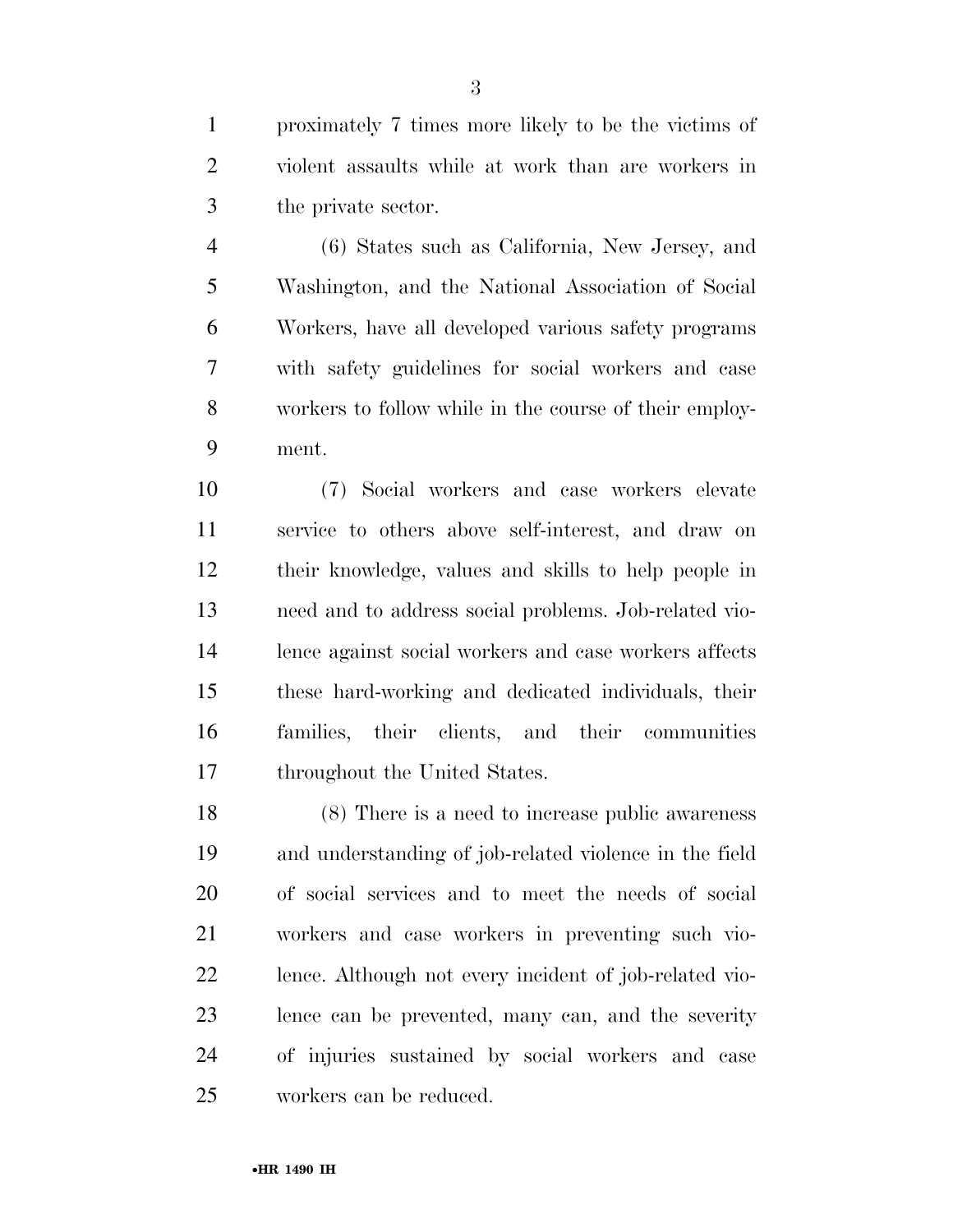### **SEC. 3. SOCIAL WORKER SAFETY GRANT PROGRAM.**

 (a) GRANTS AUTHORIZED.—The Secretary of Health and Human Services (the ''Secretary''), through the Sub- stance Abuse and Mental Health Services Administration, is authorized to award grants to States to provide safety measures to social workers and other professionals work- ing with violent, drug-using, or other at-risk populations. (b) USE OF FUNDS.—Grants awarded pursuant to subsection (a) may be used to provide or support the fol-lowing safety measures:

- (1) The procurement and installation of safety equipment, including communications systems, such as GPS tracking devices and GPS cell telephones to assist agencies in locating staff, and any technical assistance and training for safety communications.
- (2) Training exercises for self-defense and crisis management.

18 (3) Facility safety improvements.

 (4) The provision of pepper spray for self-de-fense.

 (5) Training in cultural competency, including linguistic training, and training on strategies for de-escalating a situation that could turn volatile.

 (6) Training to help workers who work with mentally ill community or that have behavioral prob-lems and need help coping.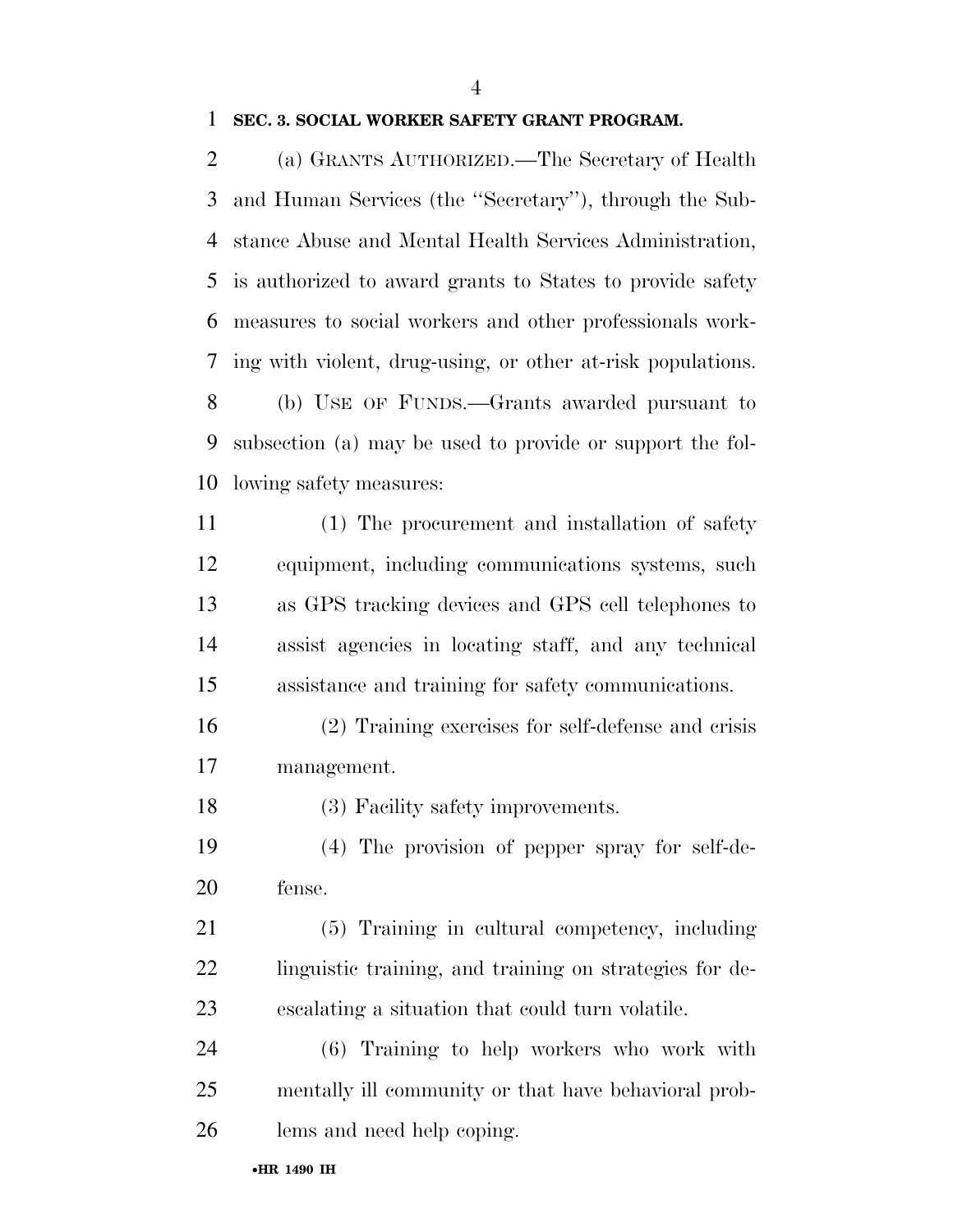| $\mathbf{1}$   | (7) Educational resources and materials to                 |
|----------------|------------------------------------------------------------|
| $\overline{2}$ | train staff on safety and awareness measures.              |
| 3              | (8) Other activities determined by the Secretary           |
| $\overline{4}$ | to be safety training.                                     |
| 5              | (c) APPLICATION.—                                          |
| 6              | (1) IN GENERAL.—A State seeking a grant                    |
| 7              | under subsection (a) shall submit an application to        |
| 8              | the Secretary, at such time, in such manner, and ac-       |
| 9              | companied by such additional information as the            |
| 10             | Secretary may require.                                     |
| 11             | (2) CONTENTS.—Each application submitted                   |
| 12             | pursuant to paragraph (1) shall—                           |
| 13             | (A) describe the type of agencies that will                |
| 14             | be receiving funding from the grant and type of            |
| 15             | work done by such agencies;                                |
| 16             | (B) describe the specific activities for                   |
| 17             | which assistance under this section is sought              |
| 18             | and include a program budget; and                          |
| 19             | (C) contain an assurance that the appli-                   |
| 20             | cant will evaluate the effectiveness of the safety         |
| 21             | measure provided with funds received under the             |
| 22             | grant.                                                     |
| 23             | (d) PRIORITY.—In awarding grants under subsection          |
| 24             | (a), the Secretary shall give priority to those applicants |
| 25             | that-                                                      |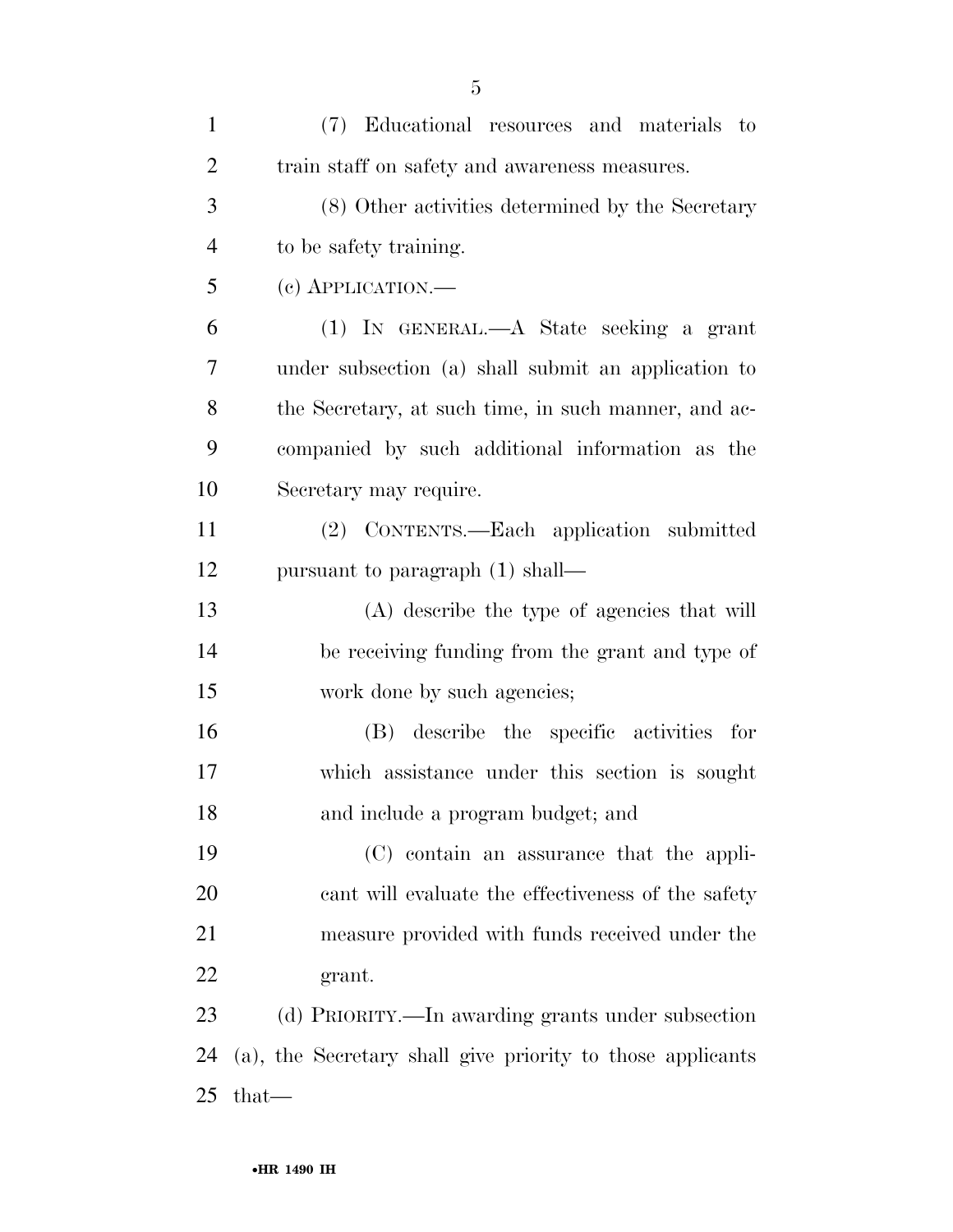(1) demonstrate the greatest need based on documented incidents; and

 (2) seek to provide assistance to multiple agen-cies.

 (e) QUALITY ASSURANCE AND COST-EFFECTIVE- NESS.—The Secretary shall establish guidelines for assur- ing the cost-effectiveness and quality of the safety meas-ures funded under this section.

 (f) TECHNICAL ASSISTANCE.—The Secretary may provide technical assistance to grant recipients with re- spect to planning, developing, and implementing safety measures under the grant.

 (g) REPORT REQUIREMENT.—States receiving grants shall file with the Secretary, not later than 2 years after the receipt of the grant, information that includes—

 (1) an assessment of the activities funded in whole or in part with such grant;

 (2) the range and scope of training opportuni- ties, including numbers and percentage of social workers engaged in the training programs funded in whole or in part by such grant; and

 (3) the incidence of threats to social workers, if any, and the strategies used to address their safety.